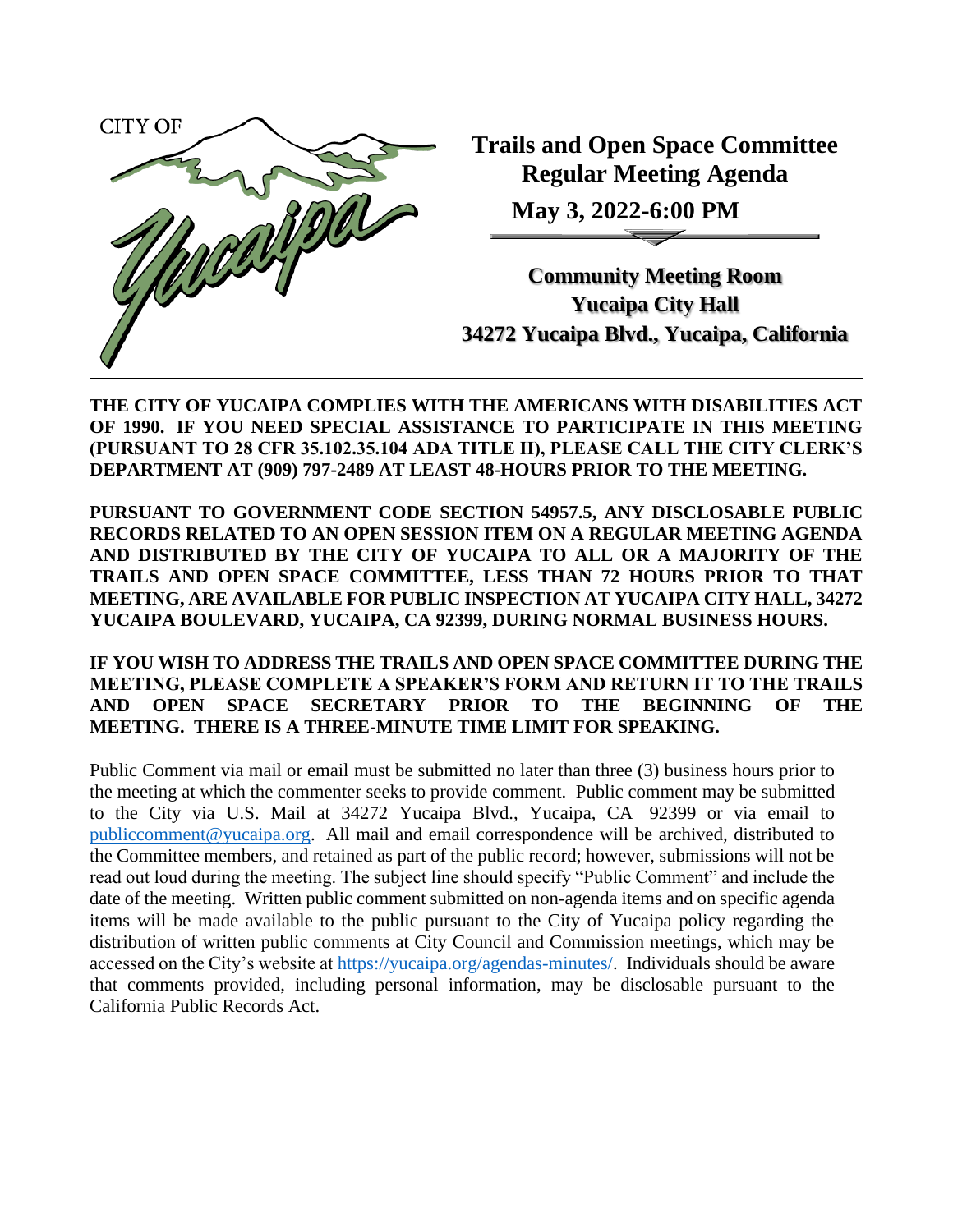Trails and Open Space Committee Regular Agenda for May 3, 2022 Page 2 of 2

- I. Call to Order
- II. Flag Salute
- III. Roll Call
- IV. Approval of Meeting Minutes
- V. Approval of Agenda
- VI. Committee Member Comments
- VII. Public Comment
- VIII. Correspondence
- IX. Flood Corridor Protection Grant
- X. Take-A-Hike
	- Discuss Concept for Take-a-Hike Quiz Smart Phone Application
- XI. Adopt A Trail Program
- XII. Designated Public Multi-Use Trails
- XIII. Trail Connectivity
- XIV. Crafton Hills Conservancy
- XV. Yucaipa Equestrian Arena Committee
- XVI. Yucaipa Valley Conservancy
- XVII. Supporters of Wildwood Canyon
- XVIII. Staff Report
	- California Trails and Greenways Conference 2022
- XIX. Make-a-Difference Day (MADD) 2022
- XX. Trails Standards & Trail Map
- XXI. Other Business
	- Adopt a Park El Dorado Ranch Park
	- Ad Hoc Committee Report
		- o Ad-Hoc Committee Mountain Bike Park
		- o Ad-Hoc Committee for 5 Winds Ranch
	- Proposition 68 Grant Application
	- American Viticultural Planning Committee
	- Grant Funding Update
	- Yucaipa's Hillside "Y"
- XXII. Future Agenda Items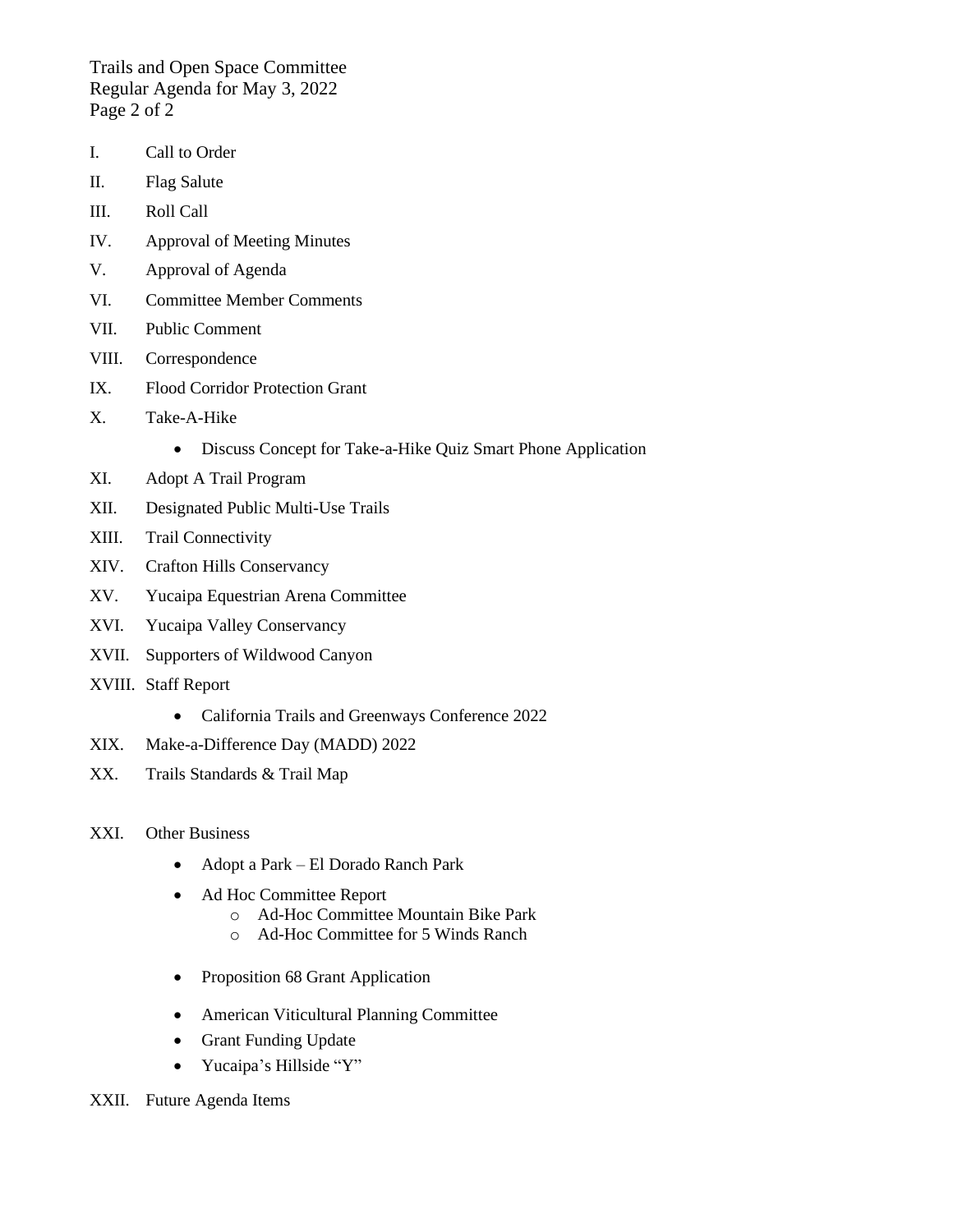Trails and Open Space Committee Regular Agenda for May 3, 2022 Page 2 of 2

XXIII. Adjournment